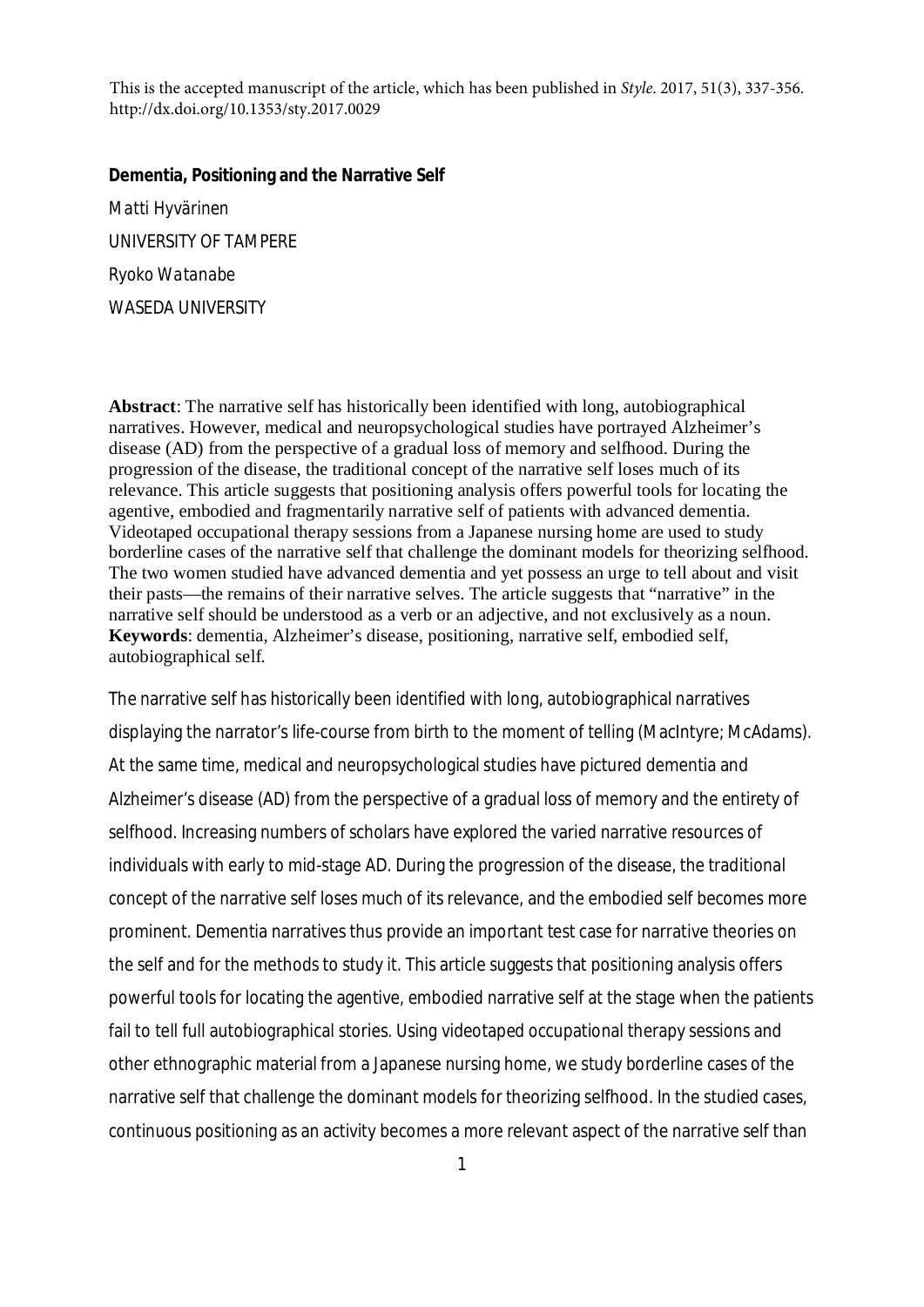the conventionally emphasized autobiographical narrative as a finished whole. This article first assesses the rationale of current theories on the narrative self, second, offers a positional analysis of a test case that disputes the overall validity of these theories, and third, proposes a redirection in the study of narrative selves to accommodate a wider diversity of selves, including those of people with AD. The implications to the overall study of and theories on the narrative self remains a topic for further studies, but our results make evident the need to revisit the founding assumptions of the autobiographical self.

#### **Narrative Self Reconsidered**

Dementia poses inescapable problems for the dominant idea of the narrative self. From the seminal work of Alasdair MacIntyre onwards, the concepts of the narrative self and identity have continuously been attached to a more or less coherent story running from birth—often including family histories before one's birth—to the present time of telling: "[I]n the modern world in which we all live, identity is a life story [. . .] The emphasis in this book is on *how the story develops,* from birth to old age" (McAdams 5; Giddens 54). The philosopher Marya Schechtman agrees*,* proposing that "constituting an identity requires that an individual conceives of his life having the form and the logic of a story—more specifically, the story of a person's life—where 'story' is understood as a conventional, linear narrative" (96). These and many other formulations of the narrative self and identity—all of which are drafted for the purpose of theorizing the self in distinctively human terms—seem to run into severe problems when applied to people facing the advanced stages of dementia and AD. Either we decide that people with severe memory problems no longer have a narrative self at all, or we revise the terms of the narrative self so that it is not necessarily equated with extensive, autobiographical stories. In this article, we suggest the latter and propose the model of narrative positioning to offer an alternative understanding of the narrative self as an interactive ability to relate to social situations and to the storyline projections involved in them.

This change of emphasis also radically changes the way people with dementia are perceived. Biomedical, neuropsychological, and cognitive studies have previously painted a rather grim, even totalizing picture of the deterministically advancing and devastating loss of memory,

2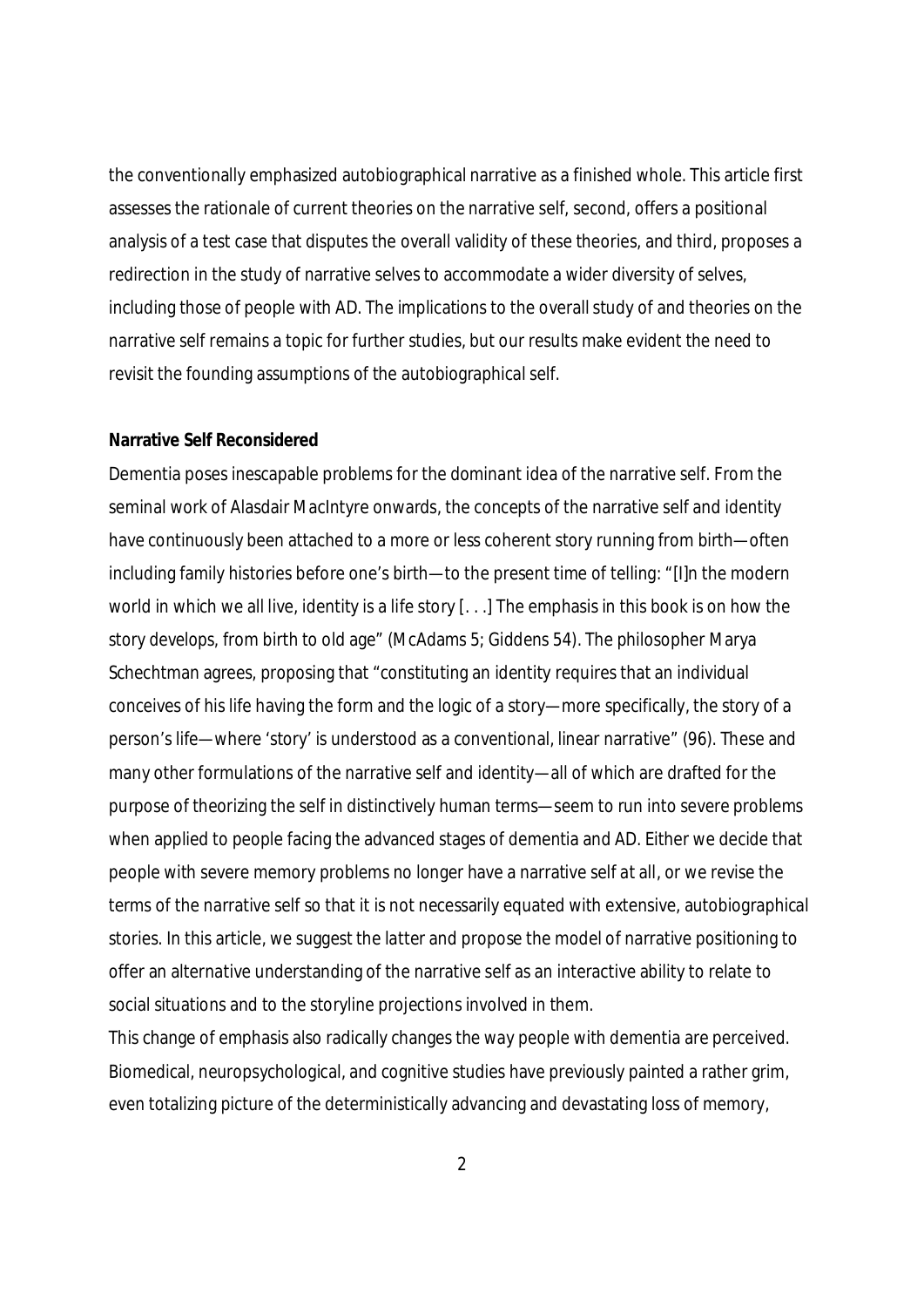words and the entirety of selfhood that is associated with dementia (Brockmeier; Hydén, "Towards"; Kontos, "Embodied selfhood", "Ethnographic reflections"). The hegemonic view of dementia was paradoxically expressed in 1986, when Cohen and Eisdorfer published an important book "to help families and other care givers understand what their options are in caring for the patient" (15), under the title *The Loss of Self*.

Alzheimer's disease is considered to be the most frightening condition that faces the older population in the 21st century [. . .] and it is a much-feared stigmatising label that carries with it a sentence of social death [. . .] The source of these fears is the assumption that individuals with Alzheimer's disease or other dementias lose what, according to western culture, defines our humanness: selfhood. (Kontos, "Ethnographic reflections" 829)

While this biomedical approach "focuses principally on what people cannot do and explains dysfunction of all kinds as outcomes of the disease process alone," (Sabat 24–25) and thematizes dementia in terms of the interminable process of loss, ethnographically oriented researchers of dementia have by contrast generated a number of critical, balancing counterarguments to the biomedical-cum-neuropsychological model. Instead of focusing on loss and dysfunction in this article, we want to study the last remaining elements of narration and sensemaking through embodied interaction, and to document the role of the remaining agentive self at the point where "narrative self" in the particular sense of autobiographical sense fails.

Research on dementia narratives has helped us to understand how narration faces difficulties over time (Hamilton, *Conversations*, "Narrative as Snapshot"), how the coherence of narration depends radically on the context (Ramanathan), how central narrative skills and functions abide in spite of difficulties with event sequencing (Hydén, "Identity"), and, more generally, how to better understand the lifeworlds of people with dementia (Castro and Clark-McGhee; Hydén, "Cutting Brussels sprouts"; Sabat). These studies typically portray people with dementia as active agents whose lives contain many more nuances, activities, and achievements than the starkly dramatized perspective of the loss of the self.

3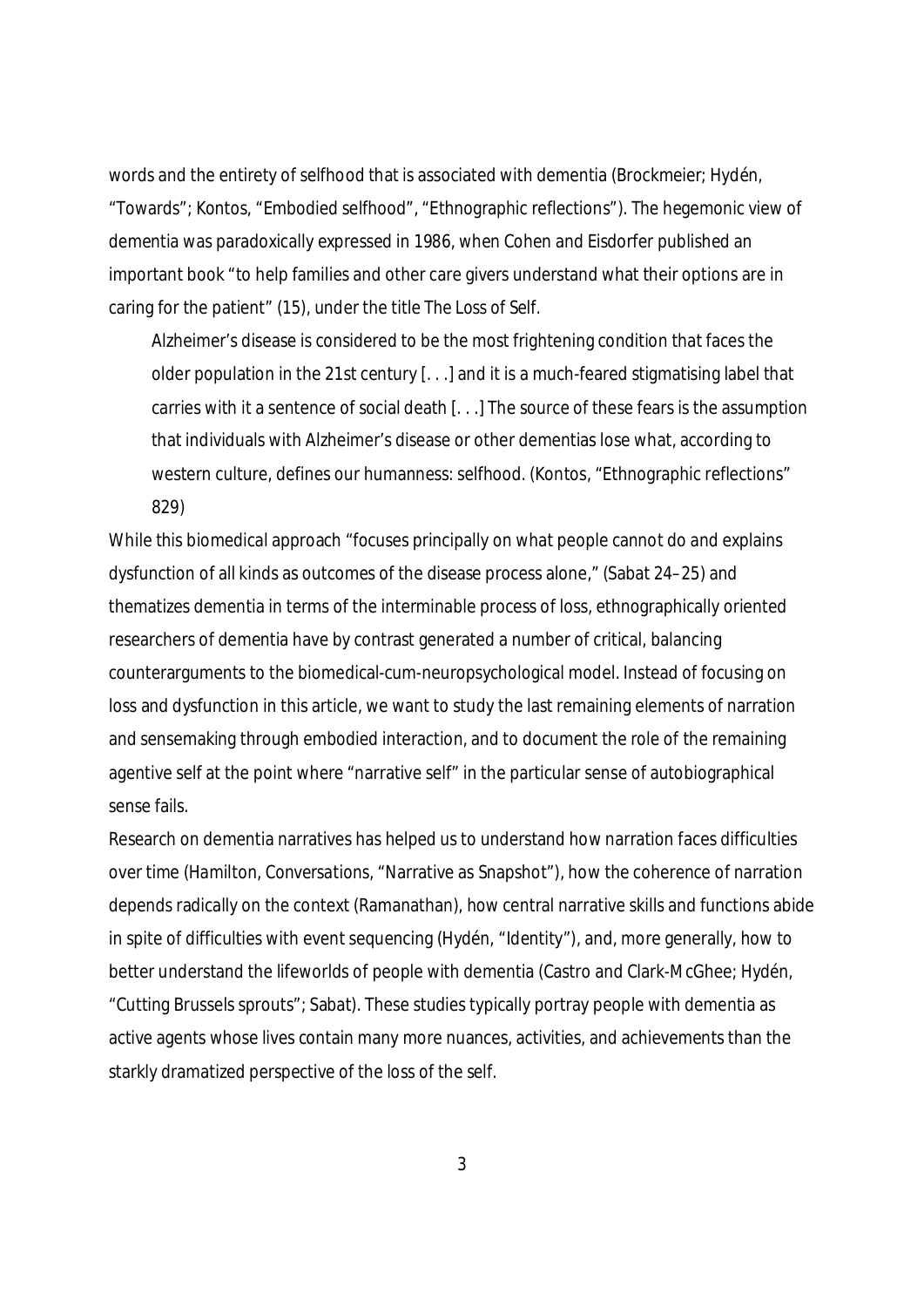The idea of the loss of self is most explicitly criticized from the perspective of the embodied self (Hydén, "Bodies", "Towards"; Kontos, "Ethnographic reflections", "Embodied Selfhood"). Kontos draws on Merleau-Ponty's phenomenology of the body and Bourdieu's theory of habitus in pointing out that the self needs to be understood as an embodied whole. Kontos' argument cuts through issues of memory, self, and narrative:

<QO>Explicit in the current construction of Alzheimer's disease is the assumption that memory impairment caused by cognitive deficiencies leads to a steady loss of selfhood. The insistence that selfhood is the exclusive privilege of the sphere of cognition has its origins in the modern western philosophical tradition that separates mind from body, and positions the former as superior to the latter. This dichotomy suggests a fundamental passivity of the body, since it is primarily cognition that is held to be essential to selfhood. (Kontos, "Ethnographic reflections" 829.

Kontos's discussion of the embodied self is essential for this article, as she extends the range of the self further than the traditional conception of the narrative self. If the body is so vital an element for memory and the self, the deterioration of linguistic skills and the capacity to tell proper stories do not as such indicate the loss of selfhood. The embodied and agentive self endures in social manners, rituals, and greetings, as is richly documented in Kontos' ethnographic work.

Michael Bamberg's version of positioning analysis similarly focuses both on the storied past, which can be named "the narrative content," and the interactional and embodied positioning going on at the time of the telling (Bamberg, "Positioning with Davie Hogan"). We argue that the role of this interactional positioning becomes increasingly salient when the capacity to tell extensive, autobiographical narratives gradually wanes. Interactional positioning also contains the bodily aspect, allowing for the inclusion of embodied action in the analysis of the event of telling. Even at an advanced stage of AD, the analysis of narrative positioning can be used in productive ways to chart the remains of the narrative self and the remaining, agentive role of the embodied self. The narrative self, at its core, may therefore more importantly signify the active reenactment and revisiting of narrative positions than the mere recounting of past events as such. From this perspective, the narrative self is not formed by an autobiographical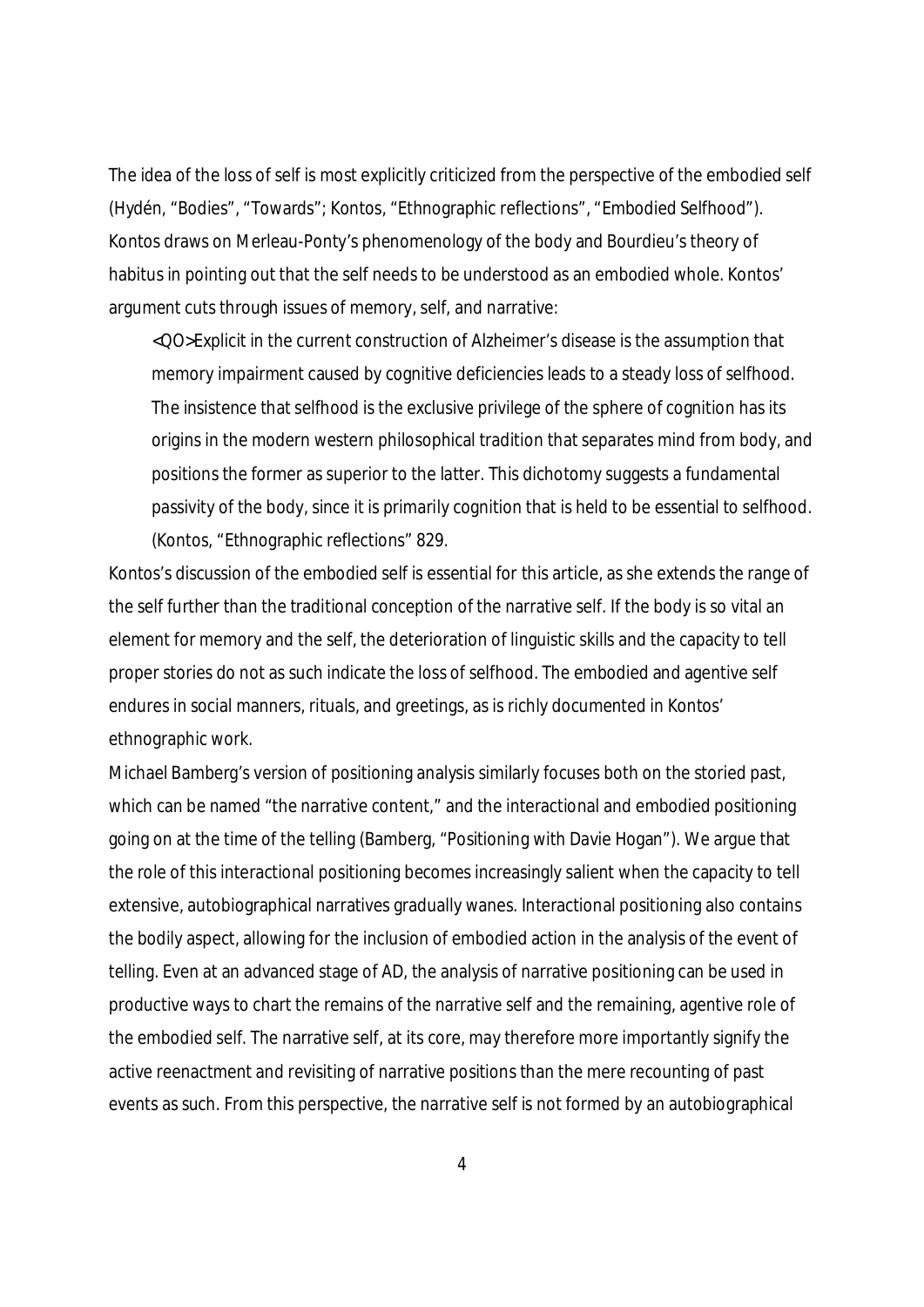narrative, or several of them, but it is rather a form of—and the capacity for—continuous positioning action.

## **Analytical Model, Research Questions, and Data**

Positioning theory was introduced to social psychology in the early 1990s by Davies and Harré and van Langenhove and Harré. These authors took the previously theoretical concept of subject position and gave it its current active form, in order to replace the rather rigid concept of "role." Van Langenhove and Harré suggest that "[f]luid positionings, not fixed roles, are used by people to cope with the situation they usually find themselves in" (17). In accordance with the tenet of discursive psychology, Harré highlights that positioning "is not determined by competence alone but also by having rights and duties in relation to items in the *local* corpus of sayings and doings" (51).

Bamberg ("Structure and performance", "Positioning with Davie Hogan") has developed positioning theory by drawing ideas from narratology and discourse analysis (DA). He suggests the following three analytic levels for the study of talk-in-interaction narratives:

- 1. Story. How are characters positioned on the level of the story in the reported events?
- 2. Telling. How do the speakers position themselves and others on the level of interaction?
- 3. Identity. How do the speakers position themselves with respect to the "Who am I?" question?

Bamberg's own formulations of the third level vary somewhat between his texts, yet he anchors the third level to more general societal discourses and more "portable"—that is continual and stable aspects—of identity. Bamberg suggests that while the positions on level 2 are strictly situational, here and now, the positions on level 3 refer to positions people arguably carry from one situation and context to another. (Deppermann 5–6; Day and Kjaerbeck 19; De Fina, "Positioning level 3" 40–46)

Bamberg's model is narratively attuned for noticing the difference between levels 1 and 2—the time of events and the time of telling. Researchers drawing primarily from conversation analysis (CA) tend to find level 2 the most relevant, and express doubts about the documentation of level 3 (Day and Kjaerbeck). Positioning analysis is an integral part of the "small story research"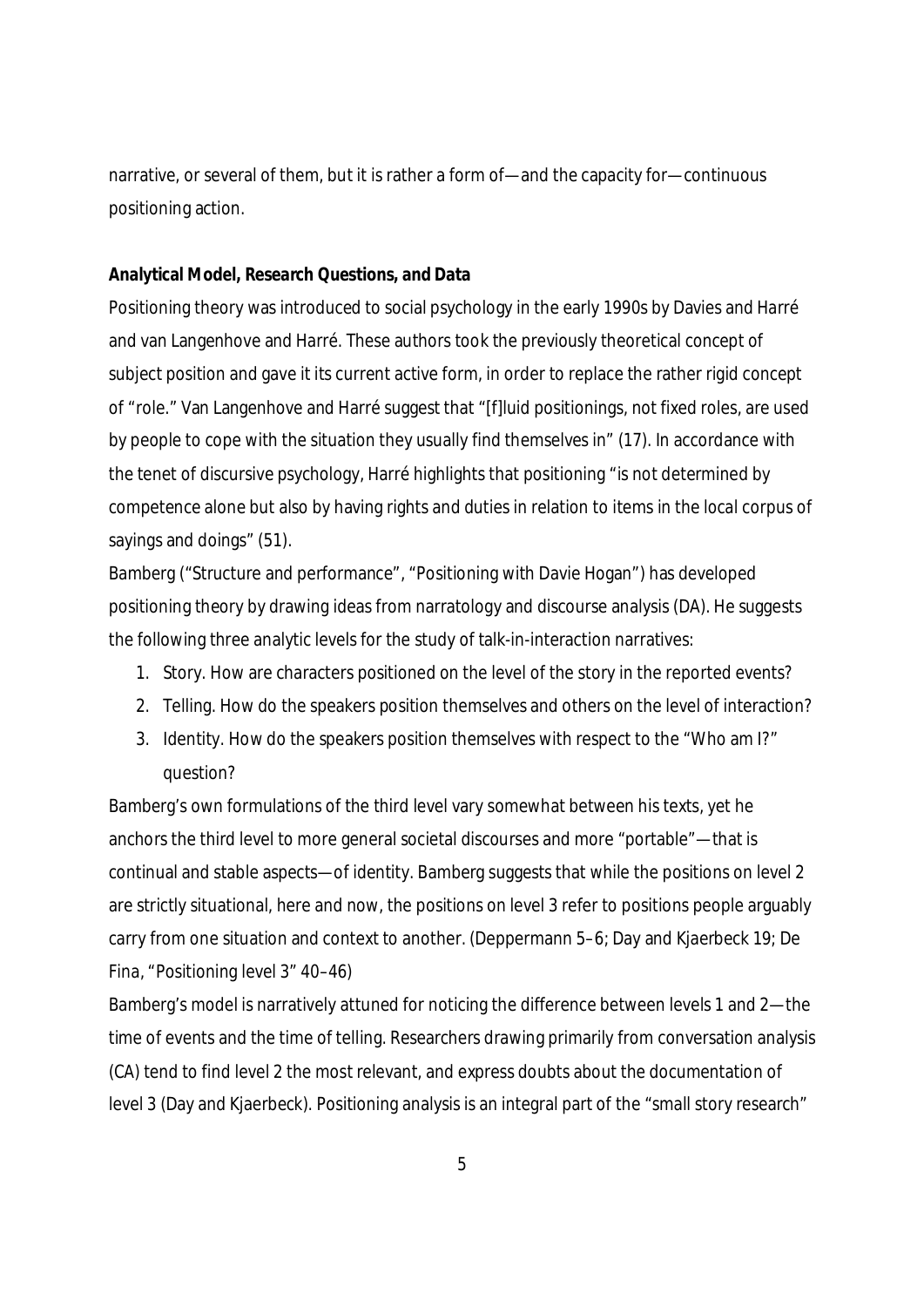that adds its relevance to the current study (Bamberg, "Stories: Big or small"; Georgakopoulou). Small story research focuses on stories that are short, incomplete, or otherwise atypical in terms of the conventional, Labovian model of oral stories. Equally, small stories are investigated within the frame of talk-in-interaction and thus as jointly produced, not as renderings that are complete and independent from local tasks and interactions (De Fina and Georgakopoulou 385). For Bamberg and CA-oriented scholars, the preferred material for positioning analysis consists of what they call "naturally occurring" conversations. The data for this article was not originally transcribed in such a way that would allow a nuanced DA or CA of the interactional details. Nevertheless, as the conversations have been video recorded, the constant flow of bodily movements is available for analysis.

When it comes to people with dementia, the nuanced study of small stories is important to avoid focusing on mere lack and impairment. Positioning can be enacted bodily (e.g., by doing or resisting exercise), which extends the applicability of the analysis. The distinction between analytic levels 1 and 2 is both problematic and crucial because of the problems of memory. As a borderline form of narration, dementia narratives challenge both narrative theory and methods. For this study, the perspective of positioning analysis suggests three research questions:

- 1. How do the past, story-level positions profile in the data?
- 2. To what extent do the patients with advanced AD position themselves in agentive ways during the course of the studied interaction?
- 3. Is it possible to document elements of "portable" identities in the talk and interaction of the studied women with advanced AD.

Watanabe collected the data for this study by using ethnographic observations and interviews in a Japanese nursing home from 2004 to 2006. The home accommodates about 100 elderly residents and routinely provides short-term rehabilitation for the residents and visitors. Three occupational therapists and one care worker cooperatively conducted therapy sessions for approximately five to ten clients, mainly in a therapy room arranged as an open space (Fig. 1). The researcher videotaped their sessions for 28 days and interviewed one of the target therapists, Kawaguchi, five times. The data consist of about 150 hours of videotaped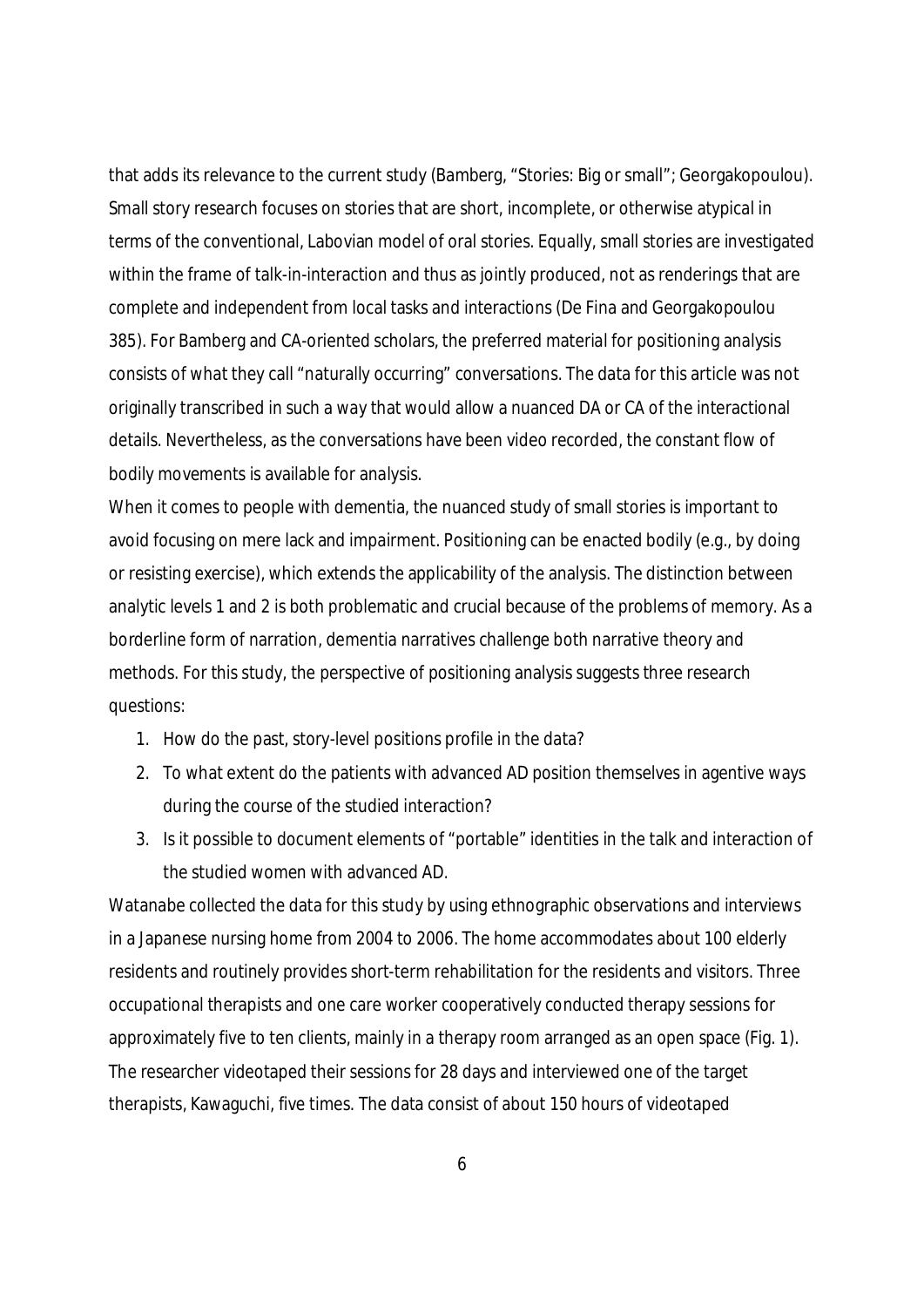recordings, eight hours of interviews, and complementary field notes. Watanabe translated the interviews into English, but in addition to that, the metaphorical expressions and connotations of the Japanese culture were checked several times during the writing process. No transcription is fully transparent, least so between different languages, yet we regard the undertaking to understand to be valuable, despite the limitations.

Kawaguchi is an experienced occupational therapist who is well known for creating dramas with children and elderly people with disabilities. These dramas, however, are no random plays of fiction. Social workers have interviewed the families of people with dementia in advance, and the therapist crafts the dramas based on this information. For example, he knows that Mrs. N. has been a farmer and has sold vegetables, and from which part of the country she has come. The two studied women (Mrs. N. and Mrs. O.) were over 85 years old during the data collection and suffered from similar health conditions, including advanced AD and difficulty in walking and communicating. Both visited the home for short-stay care—for one or two weeks a few times each year. They sometimes participated in social programs such as singing old songs or free group conversation in the home, but they often needed communication aids. For both participants, the environment was relatively strange and challenging (Ramanathan), not a familiar site of storytelling.

For ethical reasons, permission for this study was sought and obtained from all participants, including the therapists, people with AD, other elderly residents, and their family (if needed). The researcher had one-to-one contacts with the participants to provide research information in the form of printed material and to ask for their permission to be included in the study. The therapists and the caregiver also provided a clear explanation to the clients before their sessions. At that time, the relevant research ethics committees did not exist in Japan, so the project was conducted based on the participants' freely volunteered informed consent. Fig. 1 The arrangement of a therapy room.

#### **The Case of "The Fine Face"**

Hydén has discussed the potentially disturbing vocalizations usual "in later stages of Alzheimer's disease" (Hydén, "Non-verbal Vocalizations"). This varied noisemaking includes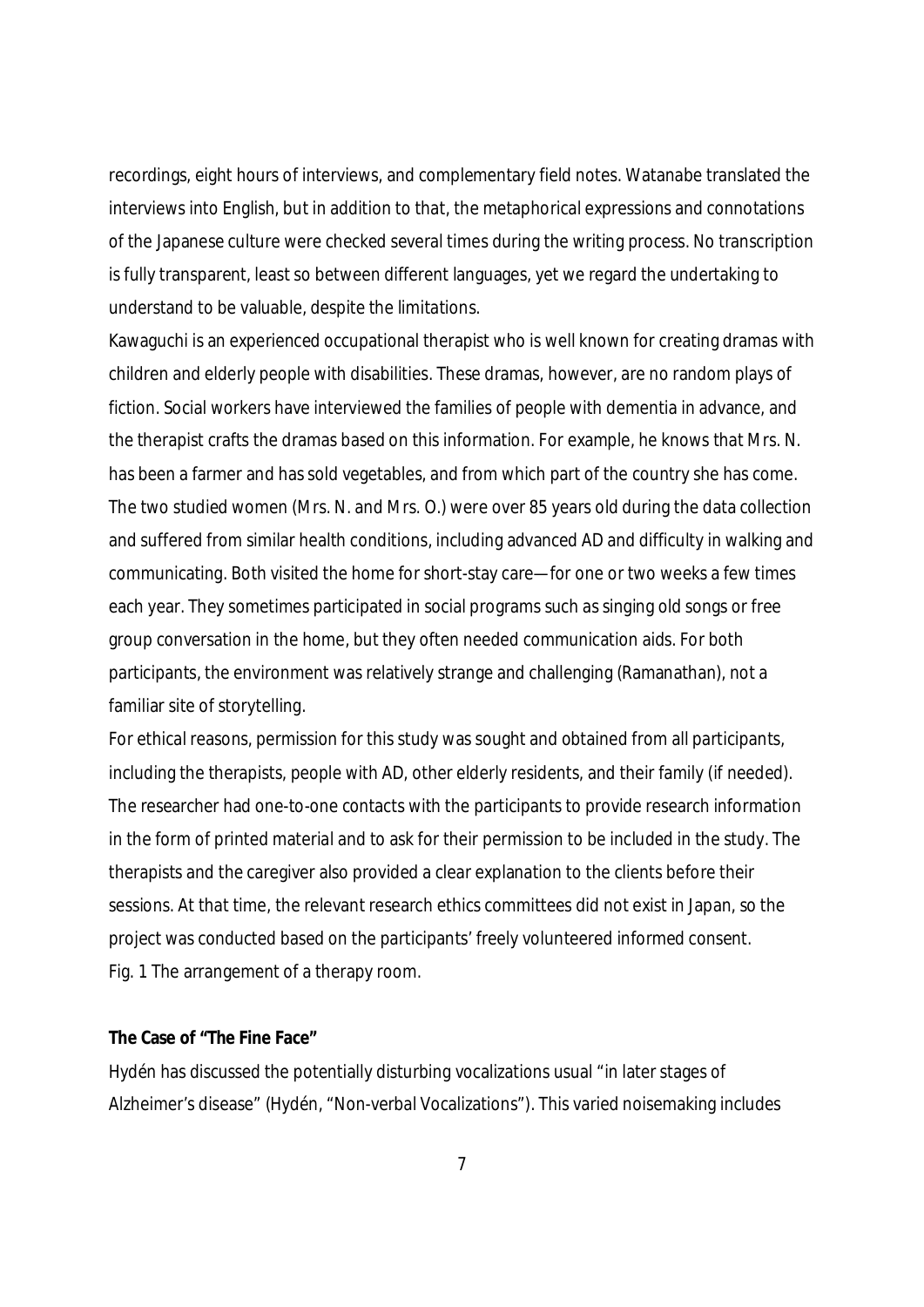"screaming and other kinds of sounds," (Hydén, "Non-verbal Vocalizations" 135) and is often experienced as being disturbing in family and care contexts. Hydén's advice is to study these non-verbal vocalizations as occasioned by interaction and within the local context of interaction (Hydén, "Non-verbal Vocalizations" 143). Mrs. N. has obvious difficulties with her voice, and in the first excerpt, the therapist tries to show her a nicer way of laughing, only to be entirely misunderstood. The therapist, Kawaguchi, has the objective of getting Mrs. N. and Mrs. O. to participate in simple physical exercises (both have declined requests to do so earlier). In order to achieve this, he tries to engage these women with advanced AD in storytelling and consensual conversation.

Excerpt 1: Showing a fine face

1 Therapist: Hello.

2 Mrs. N.: Hello.

- 3 Therapist: How are you?
- 4 Mrs. N.: Yes, I am fine.
- 5 Therapist: Well, please show your fine face.
- 6 Mrs. N.: I can't show my fine face any more.
- 7 Therapist: Well. [says gently; in local dialect] please show your lovely face.
- 8 Mrs. N.: Oh it is a very lovely face.
- 9 Therapist: [starts to massage her left leg]

10 Mrs. N.: {I} want to laugh.

- 11 Therapist: [looks at her] {You} want to laugh
- 12 Mrs. N.: {I} want to laugh.
- 13 Therapist: When you want to laugh
- 14 Mrs. N.: Yes?
- 15 Therapist: It's better to laugh like this ha ha ha [demonstrates laughter]
- 16 Mrs. N.: No.
- 17 Therapist: Well, smile …
- 18 Mrs. N.: I dislike being laughed at very much.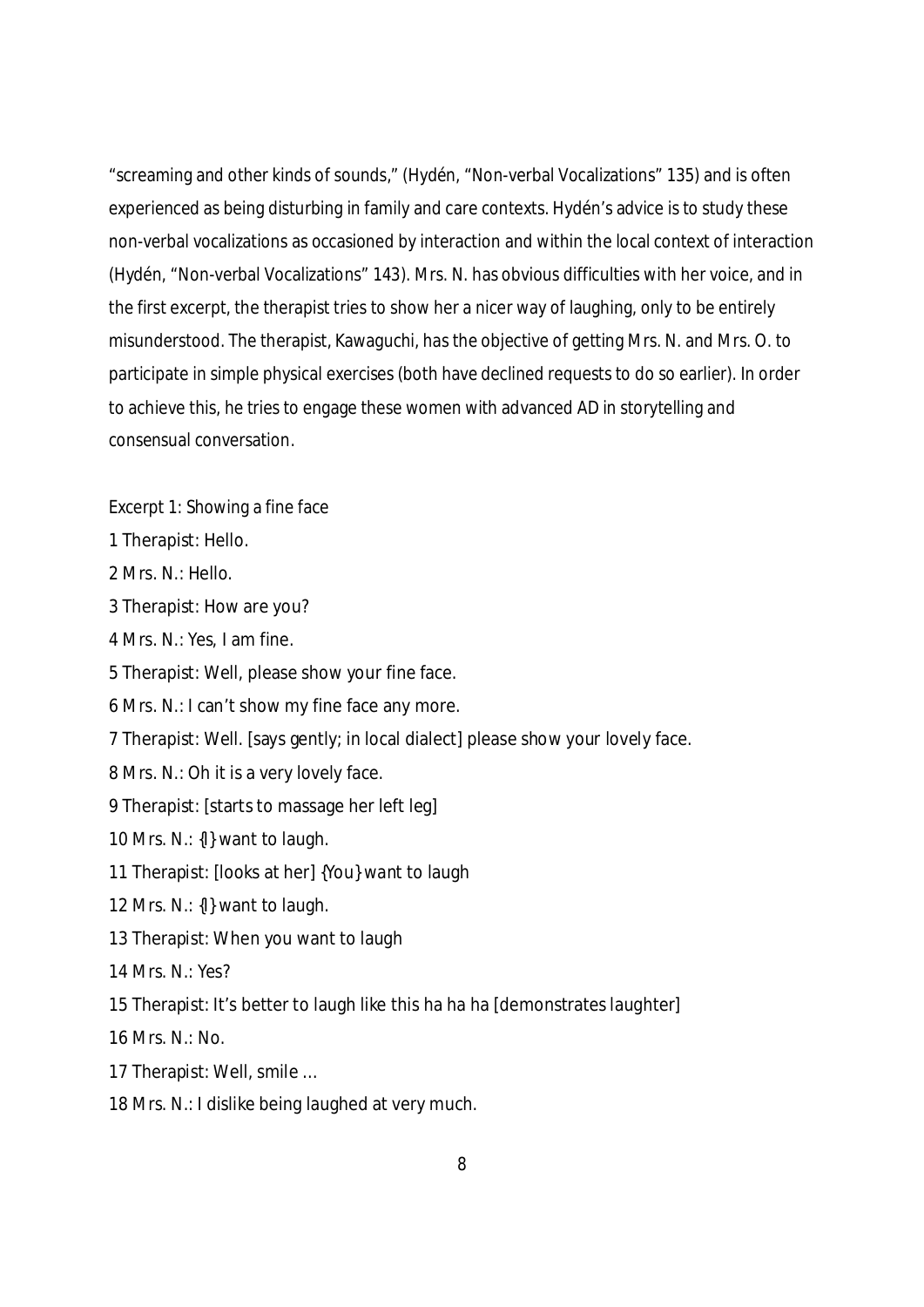19 Therapist: Do you? Well, let's smile.

20 Therapist: [leans his head to the right and left with a smile]

21 Mrs. N.: [leans her head to the right and left with a smile]

22 Therapist: [looks back at Mrs. B] Isn't she lovely?

23 Mrs. B.: [looks at the therapist and nods] She's lovely.

As Hamilton (*Conversations* 61–68) points out, *automatic* linguistic formulations help people with advanced dementia to keep up conversations as these automatic, stereotypical formulas remain in use even after the flexible elements of speech start to disappear. Mrs. N. has no problem at all in exchanging polite greetings and giving adequate answers (lines 2 and 4), even though she does not smile, thus departing from Japanese cultural expectations. This lack of a smile elicits the therapist's query about her mood and "fine face" (Line 5). At first, this produces her negative answer, expressing her mood. Here, Mrs. N. adopts the rather withdrawn and uncooperative position of an old woman with no reason to smile. However, as Kawaguchi switches his tone and dialect, and repeats his query in a new form, Mrs. N. willingly consents. Kawaguchi starts now to massage her feet, and Mrs. N. announces that she wants to laugh. They act in harmony until line 13, when the therapist tries to introduce the hypothetical case of laughing. We see that the meaning of this hypothetical proposal is entirely misunderstood by Mrs. N. (lines 16 and 18), as she perceives herself to be the target of the laughter. Most likely, she fails to understand the hypothetical structure and reacts to the artificiality of the test laugh on the embodied level. The therapist moves from the hypothetical laughing to actual smiling in the present situation (line 19), and tilts his head right and left. Immediately, Mrs. N. is with him, smiling and moving her head in the same way. Now the therapist draws in their immediate audience, Mrs. B., to receive her corroboration of Mrs. N's loveliness. The positive emotional state is shared and consolidated by this move.

This first conversational episode already testifies to Mrs. N's ongoing activity in interactional positioning. Before the episode, she had already rejected Kawaguchi's and other therapist's requests to take part in the exercises. She formally takes her position as a polite conversationalist (lines 2 and 4), yet only reservedly and without a smile. Equally, she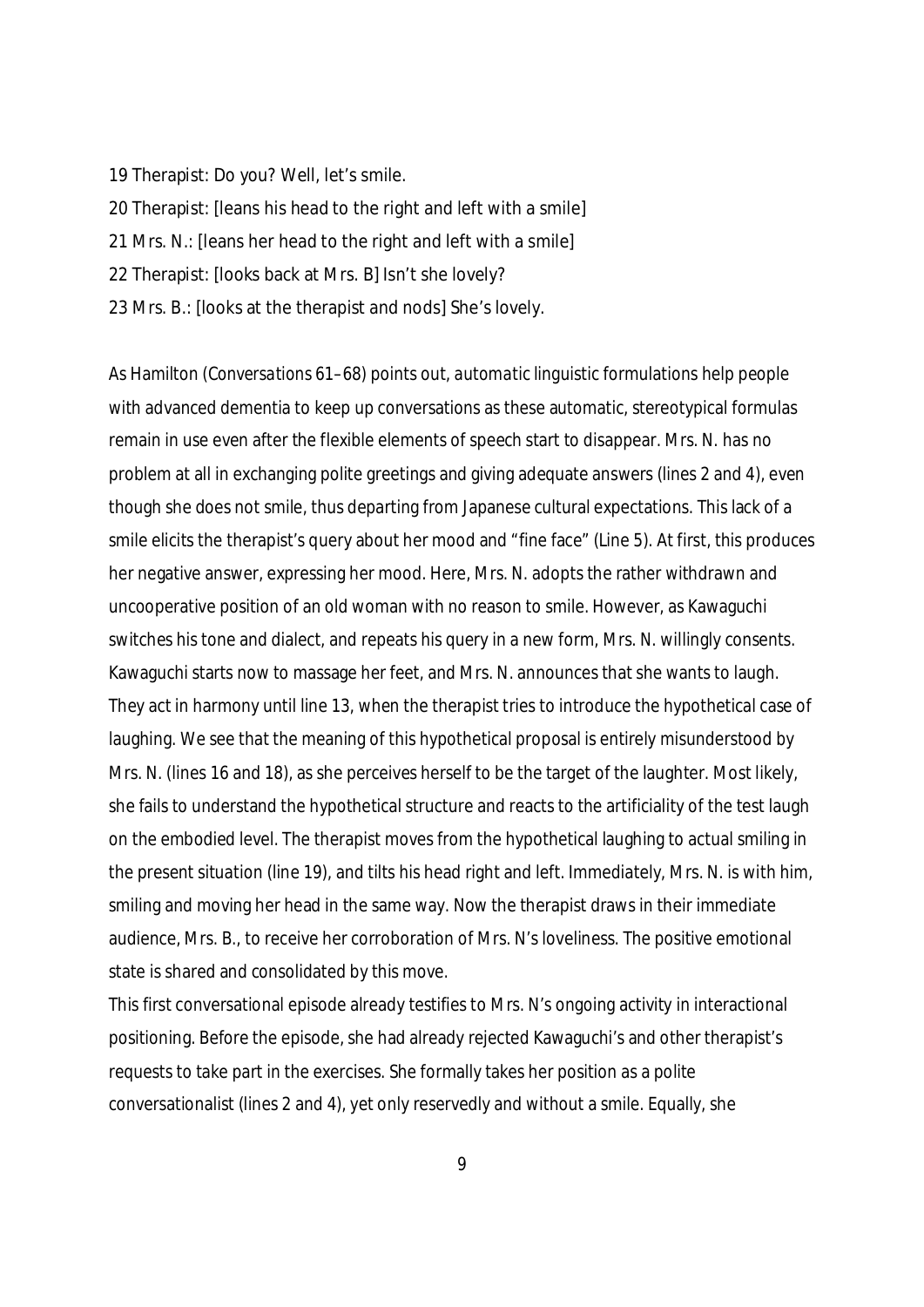straightforwardly rejects pleasantries and the imagined negative position when she feels that she is a target of laughter (lines 16 and 18). She seems to have difficulty in staying in contact with other people, and reacts starkly when losing the contact. Regardless of the advanced AD, she expresses an active self, eager to engage in interaction and defend her own position. Thus far, there has been very little by way of explicit autobiographical storytelling. However, one basic element of narrativity, namely experientiality, is powerfully present throughout this episode, in particular in lines 6, 8, 10, and 18 (Fludernik; Herman). As David Herman characterizes experientiality, "it can be argued that narrative is centrally concerned with *qualia*, a term used by philosophers of mind to refer to the sense of 'what it is like' for someone or something to have a particular experience" (14). This experientiality is supported by a primordial, embodied way of understanding others. As the philosopher Daniel Hutto maintains, "[h]uman children exhibit a special responsiveness to the intentional attitudes of others early on" (21). Shaun Gallagher, another phenomenologically oriented philosopher, similarly points out that "infants are capable of discerning emotions and intentions in postures, movements, facial expressions, gestures, vocal intonations, and actions of others" (293). This primary intersubjectivity does not disappear in adulthood; on the contrary, the interaction analyzed here suggests that it may regain a prominent role in interaction when newer levels of language use fail due to advanced AD. Mrs. N. often fails to understand Kawaguchi's words, but systematically reacts to his tone, dialect, movements, and touch.

## **From Shouting to Competence: No Money**

Shortly after the previous episode, the therapist makes a new attempt to engage Mrs. N. in the physical exercises. Previously, he had succeeded by referring to the wishes of Mrs. N's son. The therapist tries this again, but the reaction is entirely different this time.

Excerpt 2.1. No Money

1 Therapist: One more time [touching her lap]

2 Mrs. N.: Yes. [nods]

3 Therapist: If you do the stand-up exercise.

 $4$  Mrs. N.: Yes.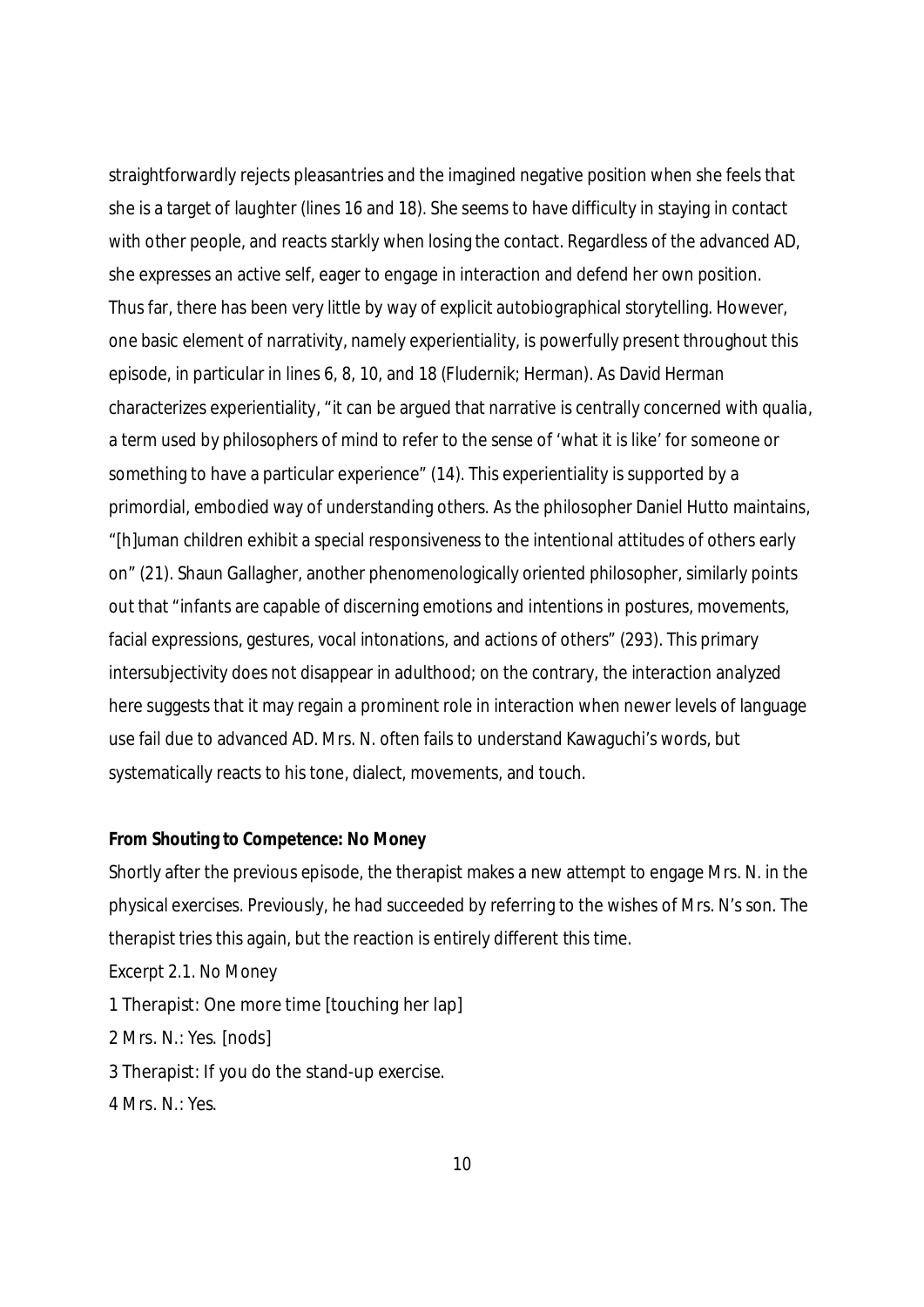5 Therapist: I think your son will become happier.

- 6 Mrs N.: [tilts her head to the left]
- 7 Therapist: What do you think?
- 8 Mrs. N.: I DON'T HAVE MUCH MONEY.
- 9 Therapist: [waves his left hand] Well, you don't need money [looks at her gently]
- 10 Mrs. N.: THERE IS NOTHING TO DO WITHOUT MONEY.

Based on the material, it is hard to say what exactly triggers such an agitated reaction. Two things, however, seem obvious. This sudden shouting is not arbitrary; it is part of the interaction, and it is received as such, as we will see a little later. By shouting, Mrs. N. indicates that she has concerns that are not being responded to during the conversation. Both of the sentences resemble Hamilton's (*Conversations* 61–77) relatively automatic speech: they echo sentences Mrs. N. has heard and possibly used many times earlier in her life. In these sentences, the past is powerfully present. These sentences are typically used in tense social situations, and in a tense and loud voice.

Kawaguchi's reaction to this dilemma, the shouting and despair, is amazing. He invents a pretend play of buying and selling vegetables, positioning the participants of the conversation in a radically new way:

Excerpt 2.2. No money (continued)

11 Therapist: You know [touches her foot]

12 Mrs. N.: Yeah.

13 Therapist: Later . . .

14 Mrs. N.: [nods]

15 Therapist: I will come to pick up your radish.

16 Mrs. N.: [tilts her head to the left]

17 Therapist: You know, the radish

18 Mrs. N.: [nods]

19 Therapist: You have many of them, don't you?

20 Mrs. N.: I think so.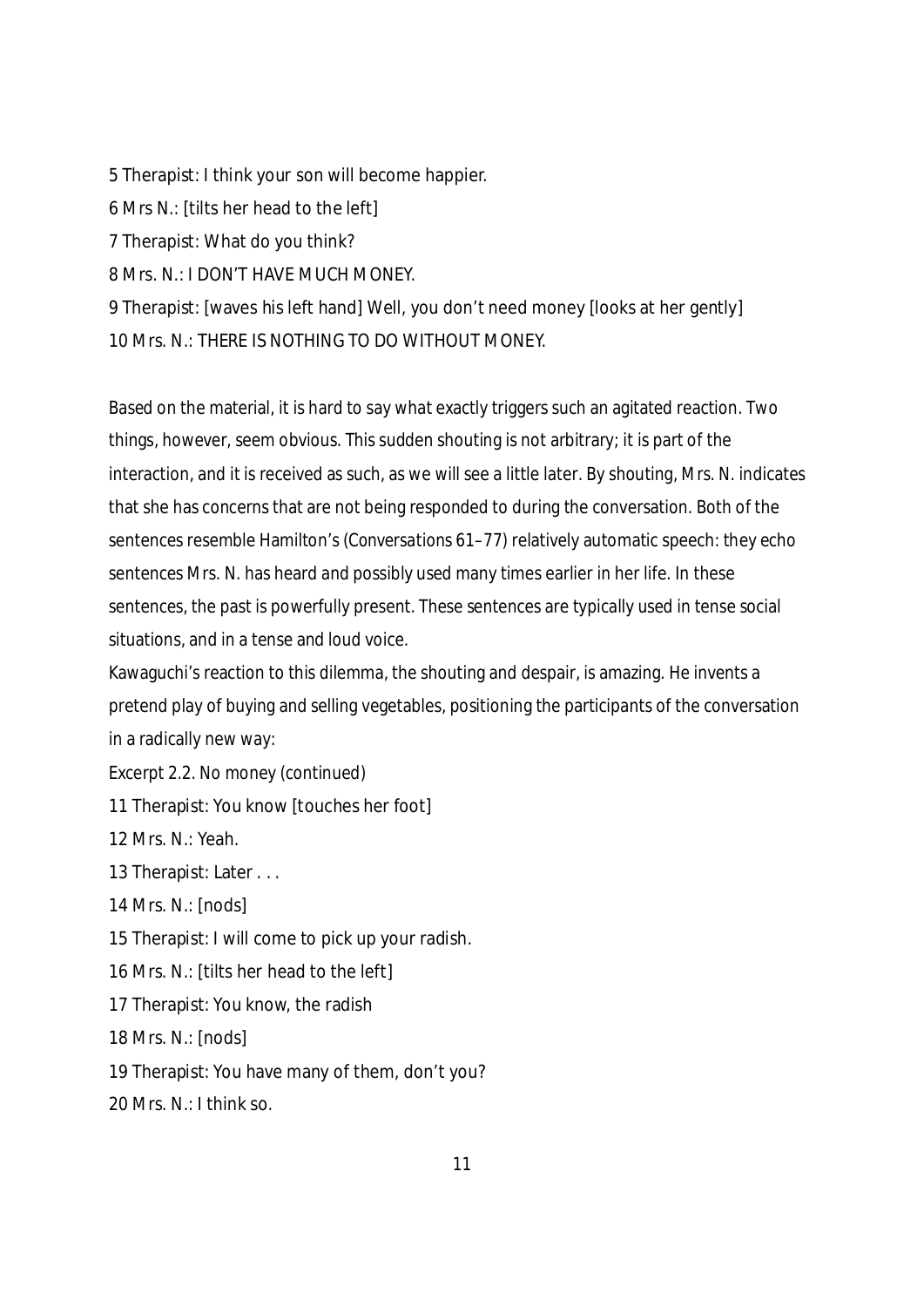21 Therapist: [laughs and puts his head down]

22 Mrs. N.: [smiles]

23 Therapist: Well [puts his right hand on her lap] well, the radish seems OK.

24 Mrs. N.: Well, so.

25 Therapist: For me, yes, now vegetables are expensive.

26 Mrs. N.: Yes. [nods]

27 Therapist: Since {I} can't buy {them}

28 Mrs. N.: Yes. [nods]

29 Therapist: [nods] In exchange for doing the stand-up exercise.

30 Mrs. N.: Yes.

31 Therapist: Later

Starting with the radishes and asking for Mrs. N.'s confirmation that she recognizes them (line 17) and has them for sale (lines 19 and 20), Kawaguchi involves her in the play and ensures her positive mood (lines 20, 22, 24, 26, and 28). On line 25, the therapist positions himself as dependent on Mrs. N. and her vegetables. Here we have the membership categories of producer (farmer, seller) and consumer (buyer). After beginning this play, Kawaguchi and Mrs. N. continue it for a good while. The successful continuation of the play informs us at least of the fact that Mrs. N. seems to be genuinely pleased about being invited into the interaction and her past position. She is now in contact with the therapist, and is no longer a lonely woman without money.

However easy it is to recognize the ongoing positioning, it is more difficult to locate it indisputably on any particular level of Bamberg's model. These positions are given and taken over the course of the interaction; therefore, they should be on level 2. However, considering Mrs. N's involvement in the play, it is possible to argue that she is living out her past position on story level 1. Indeed, it is even possible that she has now identified with the position of an independent farmer in the sense of positioning level 3. It is noteworthy that the therapist's strategy is to suggest role-like positions that can connect past and the present identities. The important difference between levels 1 and 2 concerns the anchoring of the position of the farmer in the past or present. To look at the issue differently, is it possible to evaluate the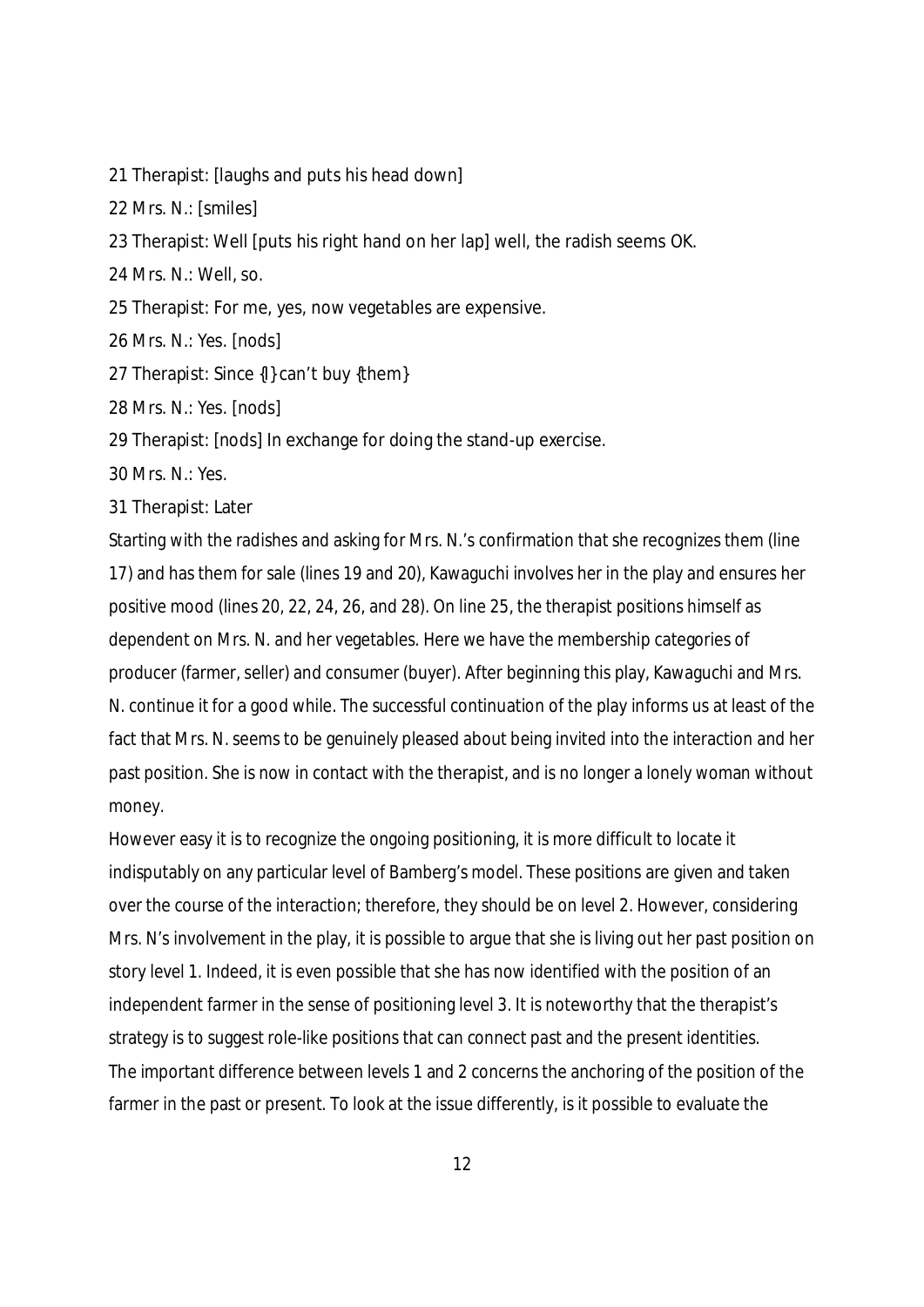referentiality of the game? Is Mrs. N. referring to some actual past farming the therapist knows she engaged in, or is the play entirely invented over the course of the conversation? Does the play take place only in the here and now of the nursing home, or is the then and there of the farm embedded?

The pretend play indeed has two sections when the referentiality of Mrs. N's position becomes salient. She is strict in only selling products she has farmed, not whatever the therapist wants to buy. This becomes clear when Kawaguchi attempts to buy strawberries and Mrs. N. says it is impossible (Watanabe 96). In this very liminal sense, we can argue that over this pretend play, Mrs. N. is playing out her past and her past positions. Through the play, she seems to have contact with the remains of her narrative self, thus founding her positioning on level 3—not only on level 2 interaction—but also on level 1, the past life she has lived.

During their play, they encounter two further problems. In the first case, Mrs. N. cannot count the number of vegetables she has given, and gets confused. Nevertheless, she clearly says, "it was hard to count." After the therapist's "I see," she repeats in a loud voice "YES, YES, YES, YES," and makes plosive noises (Watanabe 94). The use of loud and non-verbal vocalization is an obvious result of conversational confusion. Shortly after this episode, a new kind of dilemma is encountered.

Excerpt 2.3. Apples

68 Therapist: What kinds of vegetables will you give?

69 Mrs. N.: [nods] An apple.

- 70 Therapist: AN APPLE! [laughs and dabs his head] {I} said, vegetables. Vegetables. [smiles and cups his hands in front of her]
- 71 Mrs. N.: [smiles] Vegetables?

72 Therapist: Yes. [nods]

73 Mrs. N.: Are vegetables different from an apple?

74 Therapist: Vegetables . . . [tilts his head] an apple seems a fruit.

75 Mrs. N.: That's because . . .

76 Therapist: Yes. [nods]

77 Mrs. N.: {I} can't ( )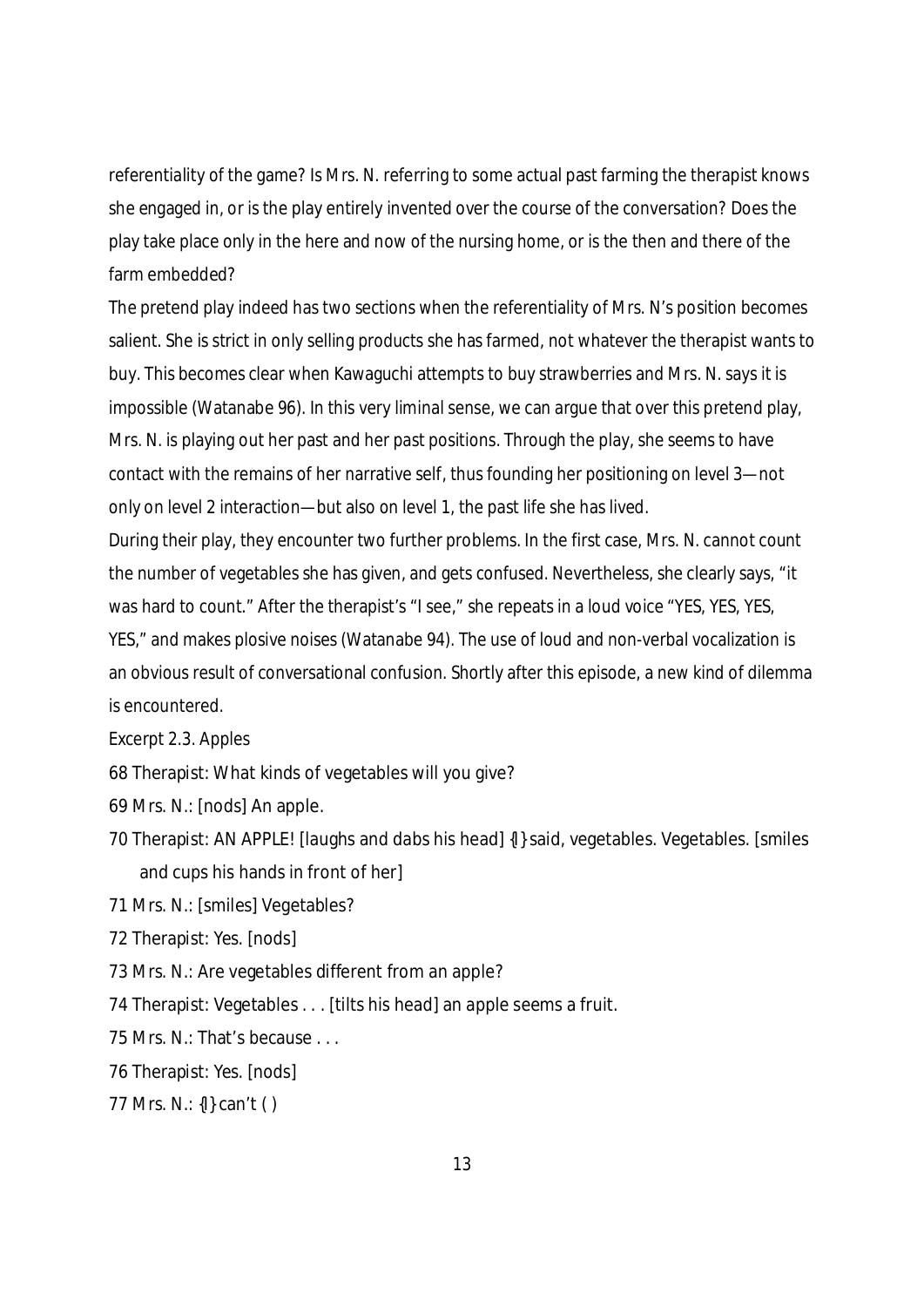78 Therapist: Oh, I see.

79 Mrs. N.: Yes. [nods]

80 Therapist: Well, it's no problem.

81 Mrs. N.: Please let it be all right.

82 Therapist: Yes. [nods]

83 Mrs. N.: THANK YOU, THANK YOU, THANK YOU SO MUCH.

This episode begins with a change of rules. So far, Kawaguchi has named a vegetable and Mrs. N. has accepted and handed it over. This time, the therapist asks what she could give, and she eagerly offers an apple. Kawaguchi finds the idea of an apple being a vegetable funny, and cannot, in the new situation, hide his laughter. However, the laughter harshly contravenes the conversational expectations in the situation. Mrs. N. becomes confused, and both of them try to solve the dilemma from line 70 to 79. Mrs. N. displays remarkable intellectual resources on line 73 by openly posing the problem of categorization. On line 81 she actively, if obscurely, expresses her will to move past the dispute by her meta-communicative expression. She remains confused and closes the episode paradoxically by raising her voice but using a formulaic, polite expression.

The confusion above is about membership categorization. Kawaguchi was drawing from the standard cultural distinction between fruits and vegetables, while Mrs. N. obviously had something entirely different in mind. Arguably, abstract categories become difficult to maintain with advanced AD. Mrs. N. is most likely concerned with the categories "things I grow," and "things I don't grow." Therefore, while engaging seriously in the pretend play, she is again telling about her past position as a farmer and producer of apples. Later in the conversation, the therapist accepts the apple as an important part of their play, and Mrs. N. ends up doing her exercises. While the therapist is standing up and helping Mrs. N. to stand, she thanks him and suddenly adds: "My rice field has a nap," and repeats this obviously important message once again in her next turn. It is impossible to understand the full content of this sentence when the comment is left without scaffolding questions (Becker; Bruner). Yet she confirms her role as a farmer (positioning, level 3), and she wants to deliver a message about her rice field (positioning, level 1), even if the meaning of the remark remains unclear.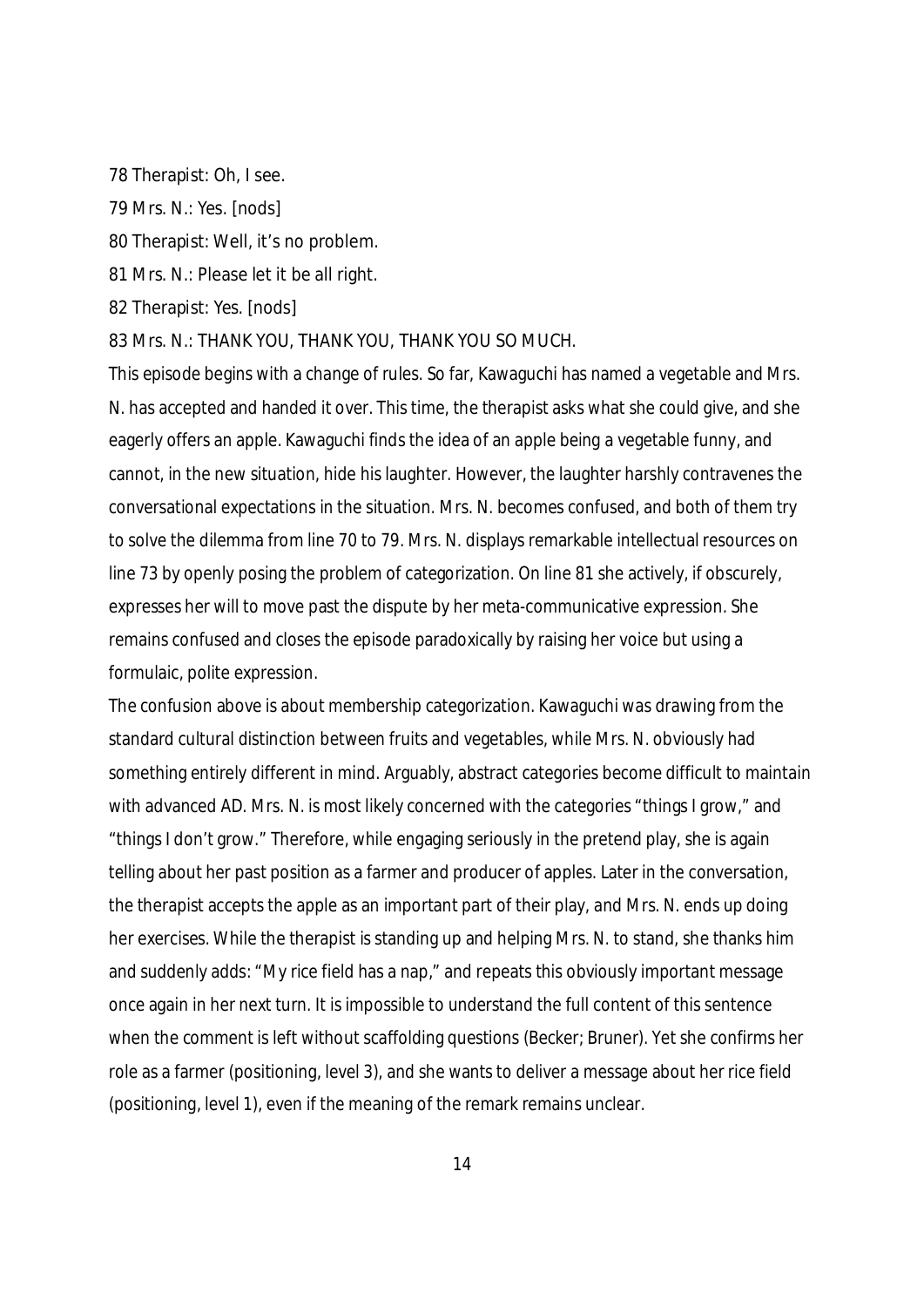#### **Schoolyard Memories**

In his interview, Kawaguchi says that creating "a scene, as in a drama play" and systematically reacting to what the people with dementia say and do are central to his method of communicating with people with AD (Watanabe 119, 131). With Mrs. N., he did not ask for a story: he created the dramatic setting of buying and selling. Dramas include roles; therefore, it is not far-fetched to claim that he is systematically playing a game of positioning by attributing roles. Identifiable positions seem to activate people with dementia; they activate their memories and encourage them to tell at least snippets of stories. With Mrs. O., he manages to elicit easily recognizable fragments of narrative.

Excerpt 3: In the Schoolyard

1 Mrs. O.: [finishes singing the song]

2 Therapist: Good.

3 Mrs. O.: Let's sing like this.

4 Therapist: Well, that song was sung many times in your school days, wasn't it?

- 5 Mrs. O.: Yes.
- 6 Therapist: Yeah.
- 7 Mrs. O.: {I} sang.
- 8 Therapist: Where . . . In the schoolyard or the gym?

9 Mrs. O.: [puts her left hand over her mouth] That's right.

10 Therapist: Well, there was the head teacher, wasn't there?

11 Mrs. O.: Yes, there was the head teacher properly.

12 Therapist: Yes.

- 13 Mrs. O.: {He} said, "ABOUT TURN!"
- 14 Therapist: Oh, I see. "Attention!"
- 15 Mrs. O.: Yeah. [lifts her left hand] "Attention!" [waves her left hand] "Turning right." We often did it.
- 16 Therapist: I see.
- 17 Mrs. O.: The head teacher {said} later, "EVERYONE BECOMES GOOD AT IT."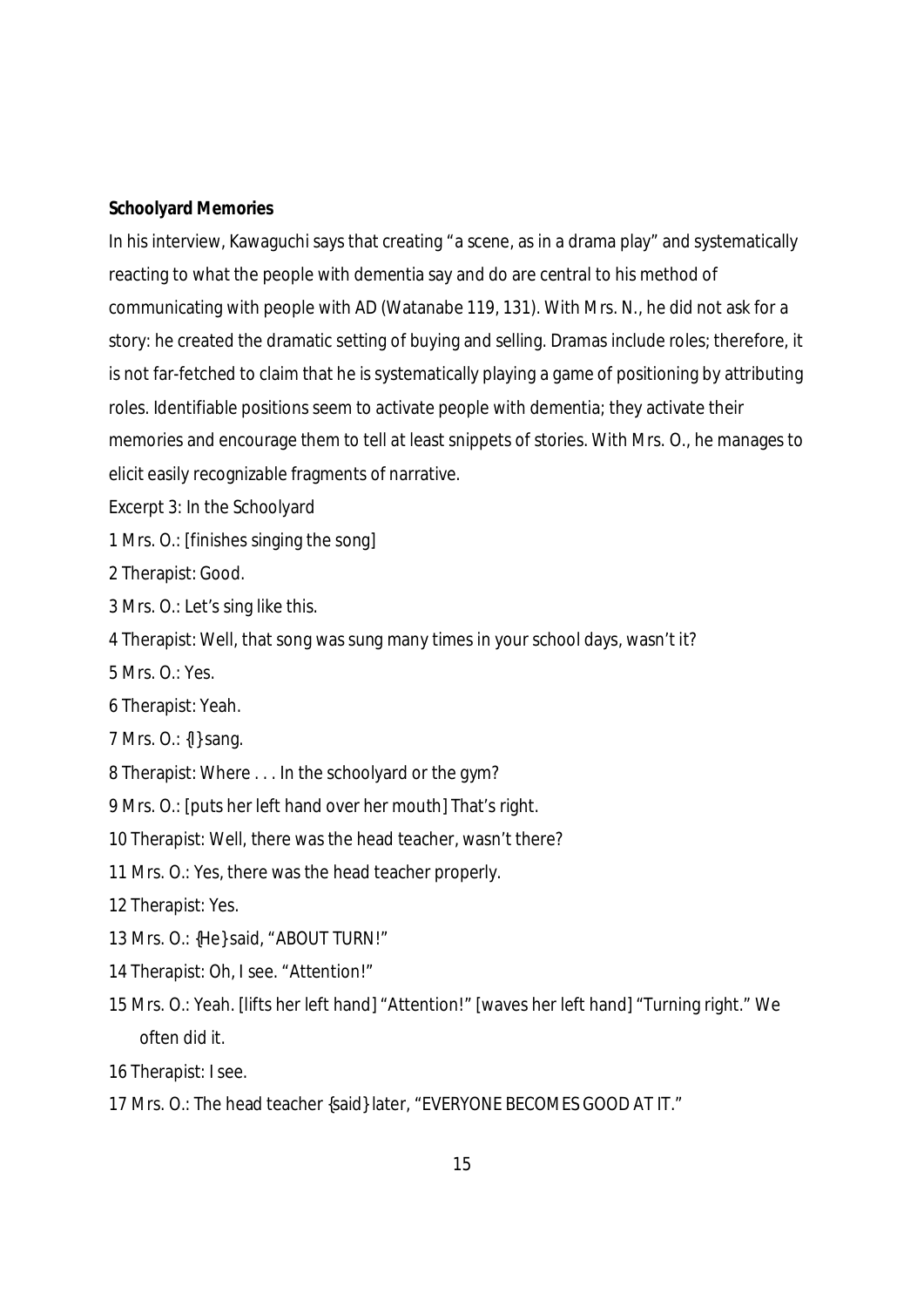18 Therapist: {You} were praised.

19 Mrs. O.: {We} were praised. [smiles]

Mrs. O's singing occasions the dramaturgical positioning the therapist chooses to work with. He frames the time (school years), the places (yard, the gym), and the positional categories relevant within the scene (head teacher). He does not need to mention schoolchildren or teachers; the category of head teacher is enough to invite all the other relevant past categories as well. Mrs. O. does not need to mention her position as a schoolgirl, but by enacting the position she is able to tell about her experience. She is partly able to tell this story in such a lively manner because of the many stereotypical, often repeated expressions available that work to enhance the authentic atmosphere of her story. Mrs. O. embodies a narrative self, even when she is far beyond the capacity of giving a full account of the course of her life (On categories; Silverman 77–97).

On the story level 1, Mrs. O. positions herself as a schoolchild, and as one who became good at singing and enacting the patriotic ceremony, and was praised for it. On the interactional level 2, she also takes an active role. By using a loud voice in the right places, she not only enlivens the stereotypical past expressions, she also rhetorically catches the attention of her audience. Immediately after the quoted passage, Kawaguchi invites her to do the exercises, but she resolutely declines the offer. Later, she resists Kawaguchi's request simply by closing her eyes and pretending to be asleep, but eventually she too consents to do the exercises (Watanabe 104–107).

What the therapist contributes above on lines 8, 10, 14, and 18 has often been characterized by Bruner's (254) term "scaffolding" (Hydén, "Cutting Brussels sprouts"). By scaffolding, the parent helps the child's language use by providing "models of the expected dialogue from which he can extract selectively what he needs for filling his role in discourse." According to Becker, scaffolding has a particular role in learning how to tell experience narratives. Becker indicates that many children who are able to tell a whole fantasy story until its resolution need scaffolding by the peer audience when telling about their own experience. The Labovian narrative elements of orientation, resolution, and evaluation are often omitted, and the child only accounts for the complication (Labov). Becker maintains that these missing elements are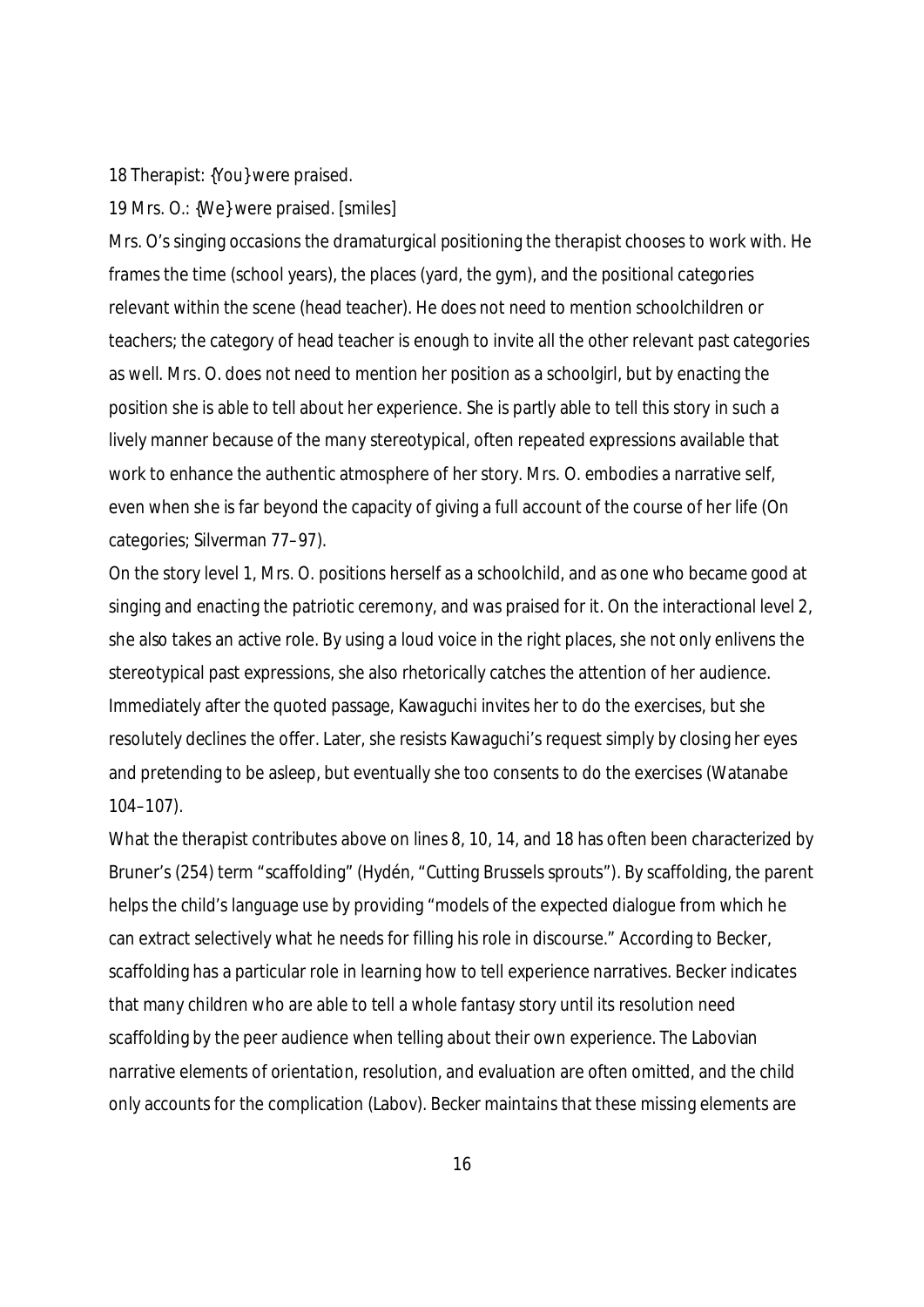the last to appear in children's experience stories, and the logic of their acquisition is conversational and scaffolded, rather than derived from listening to fairy tales. With dementia, the stories increasingly seem to be similarly reduced to the core element. A good example was Mrs. N's emphatically repeated, strange narrative clause "My rice field has a nap." Without scaffolding questions, its content remains a mystery. Such clauses remain conversationally inadequate and need help in establishing the orientation, resolution, and the point of the story. With Mrs. O., the therapist manages to invite something that Riessman has called "habitual narrative," which accounts for important, recurrent activity without particular complication. Even with Mrs. O., it is the therapist who suggests the evaluation (line 18). Therefore, her positioning on level 3 partly rests on the input from the other participant in the conversations, but she is nevertheless clearly involved.

### **Discussion**

The use of positioning analysis in the analyses of therapeutic discussions with women with advanced dementia helps to portray these women as predominantly active, agentive participants of conversations. The scaffolding strategy adopted by the therapist can be termed dramaturgical positioning. In terms of level 1 positioning, he kept offering conventional, rolelike positions (farmer, schoolgirl). The interactional, level 2 positioning was more fluid and swift. On this level, the continuous embodied positioning was a fundamental element of the interaction. Rejecting or doing the suggested exercises, closing the eyes, tilting the head, using a loud voice, and reactions to the therapists massage, smile and tones were all vital parts of the conversation and position-taking. Because the suggested story-level anchoring positions were rather social roles, their connection to more general societal discourses (independent farmer, patriotic schoolgirl) on level 3 seems obvious.

The two old women in this study had been diagnosed with advanced AD. Mrs. N. was practically unable to produce any narrative sentences, at least in the studied context, while Mrs. O. showed a more extensive capacity to tell. Nevertheless, there is no doubt about the existence of their embodied, agentive selves, intentions, and continuity of person in both cases. Yet their utterly fragmented and sparse ways of telling about their pasts is in stark contrast to the traditional conceptions of the narrative self and identity.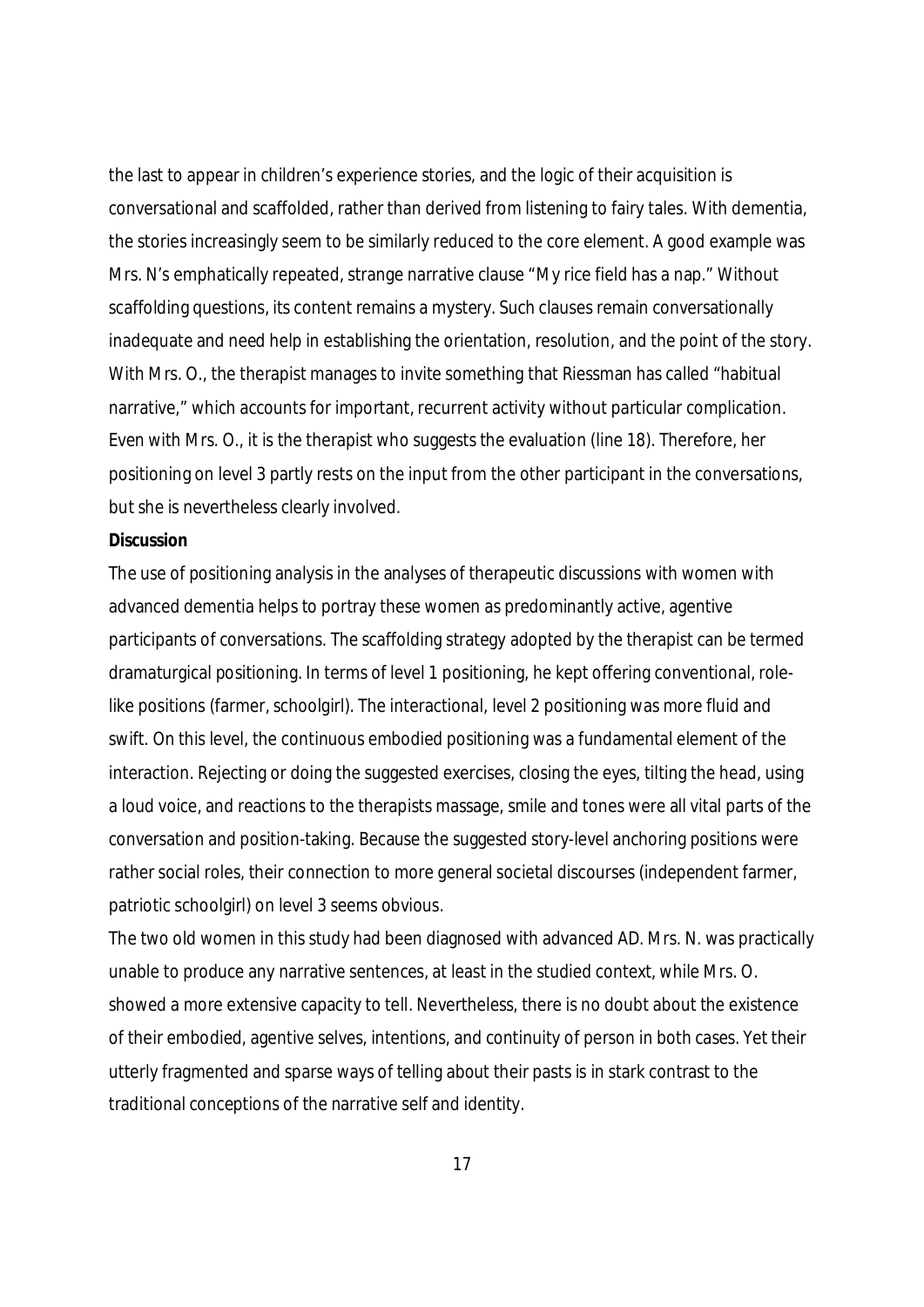If the narrative self is understood, in the conventional way, as "the self displayed in a big narrative," or a collection of thick narrative content, these women hardly possess much of a narrative self. Instead of a careful creation of a storyworld (Herman), or even a disruption within this storyworld, the studied dementia sufferers seem to focus on taking a position or role within the storyworld. This position-taking, however, is displays strong experientiality. The alternative to the identification of the narrative self and big, autobiographical narrative is to renounce the assumption of narrative as a noun (Hydén, "Identity" 47): if we move toward understanding "narrative" as a verb or an adjective in "narrative selves," we can envision a self that communicates and is constituted with the help of narratives and storytelling. We can now recognize that both of these women with advanced dementia and AD still possessed the urge to tell about and visit their pasts—the margins of their narrative selves. The traditional conception of the narrative self, instead, would render them "selfless."

The analytical findings of this article suggest the study of the narrative self needs to engage more with the research traditions of embodied selves and narrative as interaction. The results demonstrate that positioning theory offers the methodological tools to achieve this. Whether the results based on our test case are generalizable beyond people with dementia or across cultural and linguistic areas requires further study. However, the need and possible direction for such further studies is now evident.

**Matti Hyvärinen** is Professor of Sociology, University of Tampere, Finland. He has studied the conceptual history of narrative, the narrative turns and interdisciplinary narrative theory. He is the coeditor of the volumes *Narrative Theory, Literature, and New Media. Narrative Minds and Virtual Worlds* (Routledge 2015), *The Travelling Concepts of Narrative* (Benjamins 2013), and *Beyond Narrative Coherence*, (Benjamins 2010). He has published in *Partial Answers*, *Qualitative Inquiry* and *Narrative Works*, and in several edited volumes, including the entry on narrative genres in the *Handbook of Narrative Analysis*, edited by De Fina and Georgakopoulou (Wiley, 2015).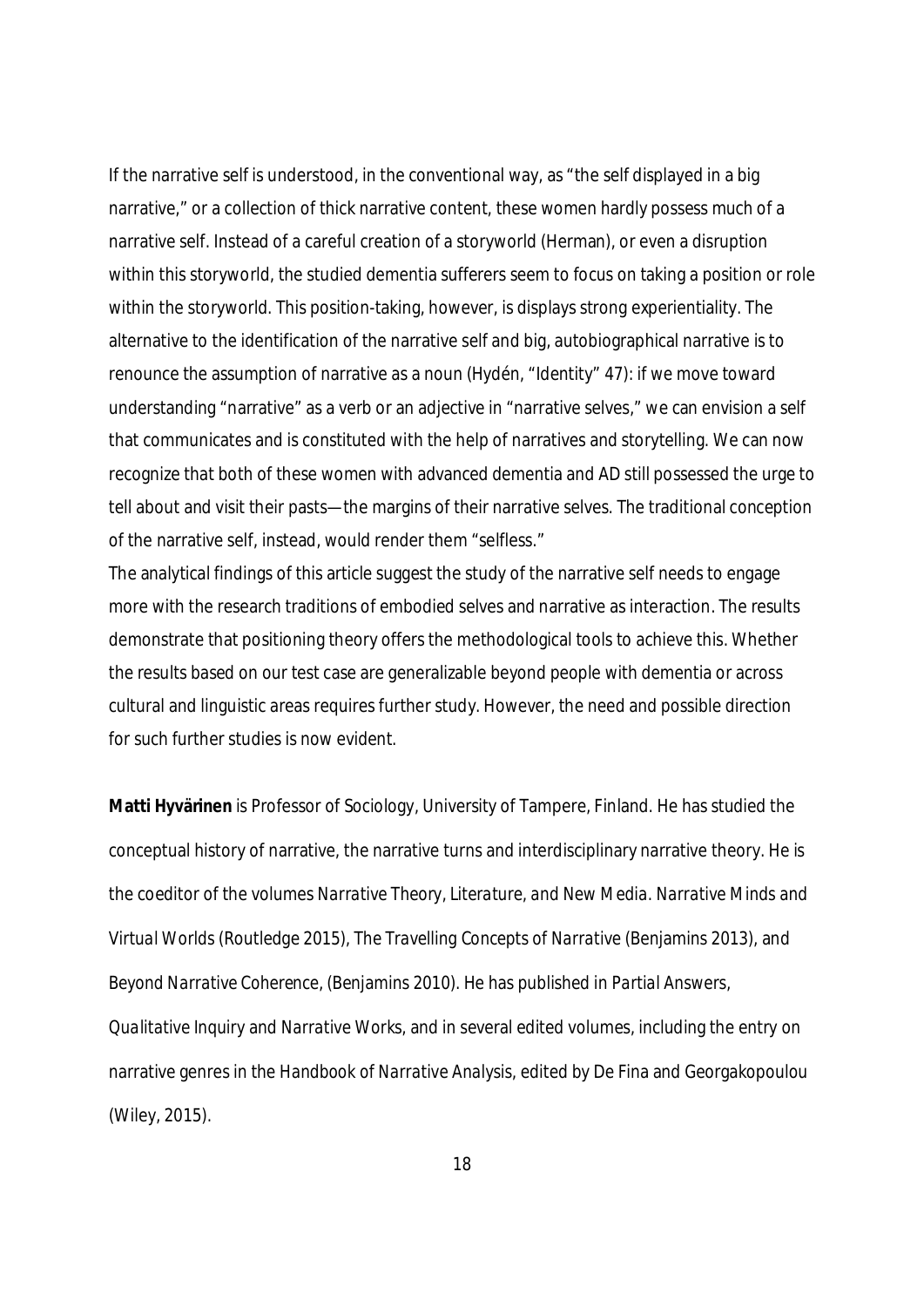**Ryoko Watanabe** is a lecturer of e-learning courses in the School of Human Sciences at Waseda University, Japan. She received her doctoral training in Japan and Finland and attained her PhD in 2016 from the University of Oulu. She specializes in educational and lifelong developmental psychology, and her research focus is on the relationships between people with dementia and their therapists, their teaching-learning processes, and the development of therapists' expertise in applying narrative approaches.</BIO.

# **References**

- Bamberg, Michael. "Positioning between Structure and Performance." *Journal of Narrative and Life History,* vol. 7, no. 1–4, 1997, pp. 335–42.
- ———. "Positioning with Davie Hogan. Stories, Tellings, and Identities." *Narrative Analysis: Studying the Development of Individuals in Society*, edited by Colette Daiute, and Cynthia Lightfoot, Sage, 2004, pp. 135–57.
- ———. "Stories: Big or Small—Why Do We Care?." *Narrative Inquiry,* vol. 16, no. 1, 2006, pp. 139–47.
- Becker, Tabea. "The Role of Narrative Interaction in Narrative Development." *Narrative Interaction*, edited by Uta M. Qasthoff, and Tabea Becker, John Benjamins, 2005, pp. 93–111.
- Bruner, Jerome. "The Role of Dialogue in Language Acquisition." *The Child's Conception of Language*, edited by Anne Sinclair, et al., Springer, 1978, pp. 241–56.
- Castro, Maria, and Kitty Clark-McGhee. "A Narrative Analysis of Poetry Written from the Words of People Given a Diagnosis of Dementia." *Constructing Narratives of Continuity and Change*, edited by Hazel Reid, and Linden West, Routledge, 2015, pp. 144–58.
- Cohen, Donna, and Carl Eisdorfer. *The Loss of Self*. W. W. Norton, 1986.
- Davies, Bronwyn, and Rom Harré. "Positioning: The Discursive Production of Selves." *Journal for the Theory of Social Behaviour*, vol. 20, no. 1, 1990, pp. 43–63.
- Day, Dennis, and Susanne Kjaerbeck. "'Positioning' in the Conversation Analytic Approach." *Narrative Inquiry,* vol. 23, no. 1, 2013, pp. 16–39.
- De Fina, Anna. "Narratives in Interviews—The Case of Accounts." *Narrative Inquiry*, vol. 19, no. 2, 2009, pp. 233–58.
- ———. "Positioning Level 3: Connecting Local Identity Displays to Macro Social Processes." *Narrative Inquiry,* vol. 23, no. 1, 2013, pp. 40–61.
- De Fina, Anna, and Alexandra Georgakopoulou. "Analysing Narratives as Practices." *Qualitative Research*, vol. 8, no. 3, 2008, pp. 379–87.
- Deppermann, Arnulf. "Positioning in Narrative Interaction." *Narrative Inquiry*, vol. 23, no. 1, 2013, pp.  $1 - 15$ .
- Fludernik, Monika. *Towards a 'Natural' Narratology*. Routledge, 1996.
- Gallagher, Shaun. "Two Problems of Intersubjectivity." *Narrative and Folk Psychology*, edited by Daniel D. Hutto, Imprint Academic, 2009, pp. 289–308.
- Georgakopoulou, Alexandra. *Small Stories, Interaction and Identities*. John Benjamins, 2007.
- Giddens, Anthony. *Modernity and Self-Identity: Self and Society in the Late Modern Age*. Polity Press, 1991.
- Hamilton, Heidi. *Conversations with an Alzheimer's Patient*. Cambridge UP, 1994.
- ———. "Narrative as Snapshot. Glimpses into the Past in Alzheimer's Discourse." *Narrative Inquiry*, vol. 18, no. 1, 2008, pp. 53–82.